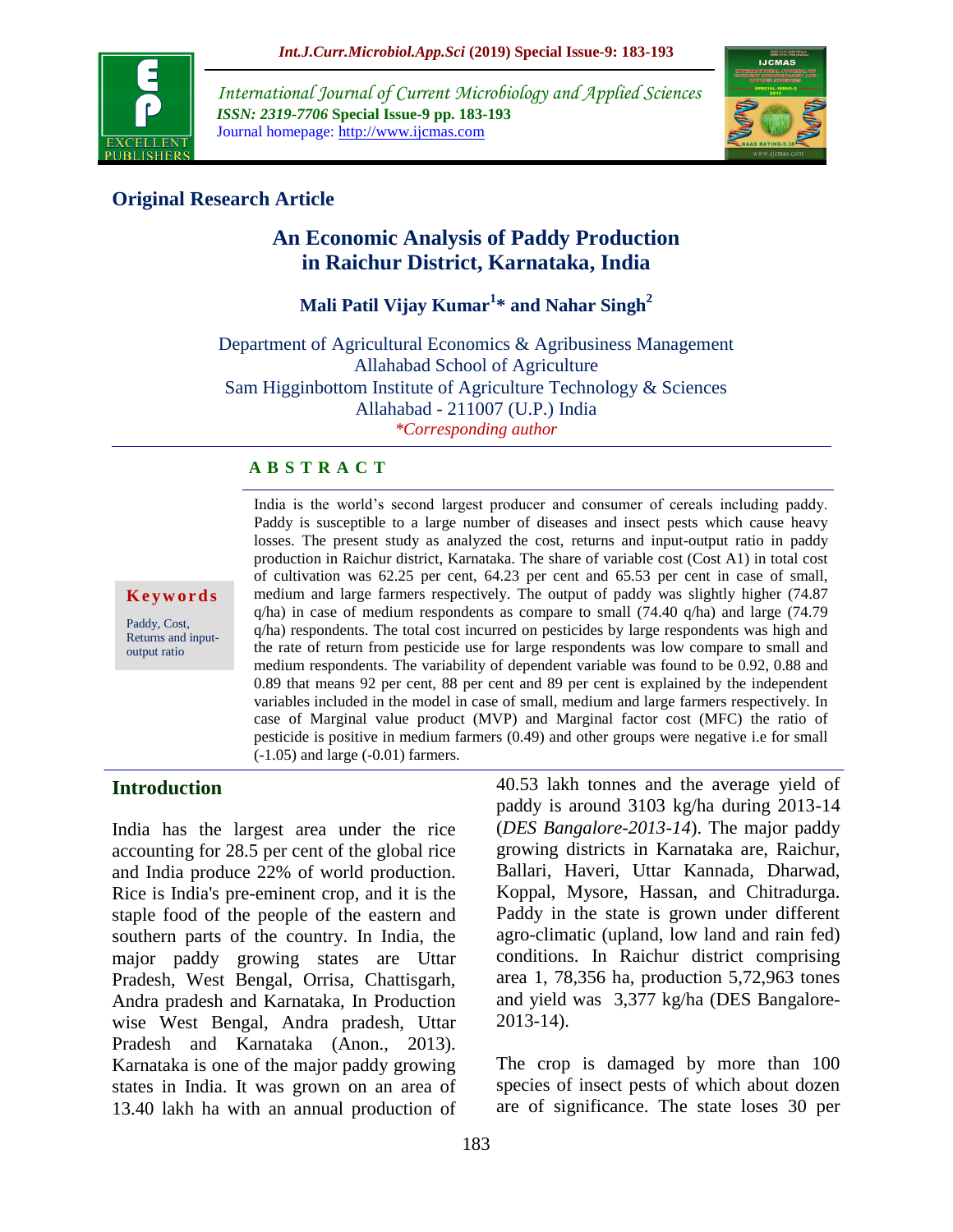cent yield every year on this account. However, out of all inputs, pesticides play key role in increasing agriculture production by controlling agriculture pests and diseases. It has been observed that about on third of reliable global output is estimated to be lost due to insect pests, disease and weeds. In India, the value of crop lost due to pest was estimated at Rs.6, 000 crores in 1983 (Atwal, 1986), which reported to have further increased to Rs.29, 000 crores in early 1990's (Dhaliwal and Arora, 1996). The agrochemical policy group, apex body of 200 crop protection companies has said agriculture produce lost in 2007 due to pest was estimated at Rs.1.40 lakh crores (Kumarswamy, 2008).

#### **Materials and Methods**

The present study attempted to analyze the economics of cost, returns and input-output ratio in use of pesticides in Paddy. Paddy is predominantly grown in Raichur district. The area under Paddy in Raichur district is 1, 78,356 hectare (2014). The Pesticide use in study area is more hence, Raichur in Karnataka state is purposively selected for the study. The soil of district is Medium Black, Deep Black, Mixed Red and Black cotton soils suitable for agriculture and horticulture crops. The climate of the district is very hot and dry. The district consists of five talukas viz., Sindhanur, Manvi, Raichur, Lingasugur and Devdurga, in that two talukas were selected viz., Sindhanur and Manvi talukas. From each selected village, small, marginal and big farmers were randomly selected for the study. Thus the total sample constitutes 125 paddy farmers from nine villages of two talukas in Raichur district.

#### **Tabular analysis**

The data was summarized in the form of appropriate tables. The technique of tabular

presentation was used to assess the cost, returns, input-output and profits from paddy crop cultivation in the study area. The percentages and averages were computed and compared to draw meaningful inference.

#### **Production function analysis**

The Cobb-Douglas (CD) production function was used to study the resource use efficiency and influence of inputs on paddy yield in Raichur district. The production function of the following type was specified in the present study.

 $a_1$   $a_2$   $a_3$   $a_4$  $Y = A X_1 X_2 X_3 X_4 e^{u}$ Where,  $Y = Gross$  income from paddy  $(Rs.\hbar)$  $X_1$ = Expenditure on Seeds (Rs.\ha)  $X_2$  = Expenditure on Fertilizers and Manures  $(Rs.\hbox{ha})$  $X_3$  = Expenditure on Pesticides used (Rs.\ha)  $X_4$  = Expenditure on labour (Rs.\ha)  $A= constant$  $a_i$ = production elasticities  $e^u$  = random error.

Since one of the objective of the study was to optimum quantity of pesticide use, PPC variable was measured in physical value while others are measured in monetary values. The above function was converted into the linear form through logarithmic transformation of all variables and is written as

Log Y =  $\log A$  +a<sub>1</sub> $\log X_1$  + a<sub>2</sub>  $\log X_2$  +a<sub>3</sub>  $\log$  $X_3 + a_4 \log X_4 + \log u$ .

The marginal value products for each inputs were calculated at the geometric mean levels of the respective resources by using formula,

 $\overline{\text{Y}}$ 

Marginal value product of  $X_i = ai \quad \overline{X}$ Where,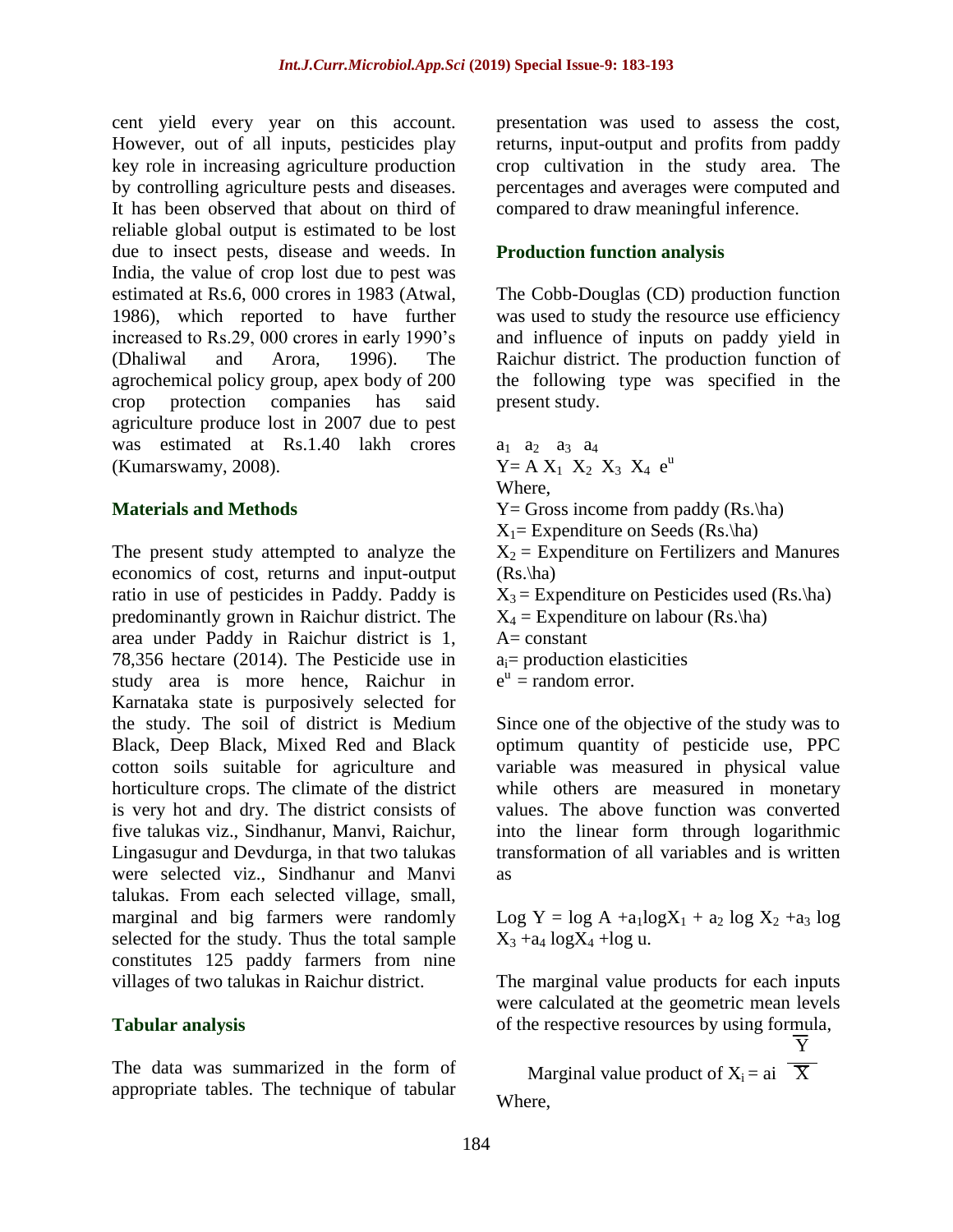$Y =$  geometric mean of gross income  $X_i$  = geometric mean of i<sup>th</sup> resource  $a_i$  = production elasticity of i<sup>th</sup> resource

The marginal value product was compared with the marginal factor cost to arrive at optimal use of the resources. To determine the optimum quantity of pesticide use, under the assumption of profit maximization behavior, the following relationship was estimated. The marginal physical product (MPP) of pesticides was equated to the price ratio of the pesticide and paddy.

 $MPP=(dy\ddot{dx}) = P_p\ddot{P}_v$ i.e.  $a_3 (Y|X) = P_p \overline{P_y}$  $X^* = (b_3, Y, P_v) \backslash P_p$ 

Where,  $X^*$  = optimum quantity of pesticides  $a_3$  = production elasticity of pesticides MPP = marginal physical product of pesticides  $P_p$  = unit price of pesticides (Rs\lit. a.i)  $P_y$  = farm gate price of the paddy (Rs\kg)

The rate of returns from pesticide use in the paddy was computed by using formula as suggested Nguyen and Tran Thi, 2003. The rate of return was estimated as the ratio of (Returns **–** total cost other than pesticides)/ total pesticide cost.

## **Results and Discussion**

## **Cost and returns from paddy cultivation**

The cost incurred and returns realized from paddy cultivation and their total cost and returns were calculated and presented in Table 1. Among the three categories of respondents the total cost incurred by the large respondents were high (Rs. 1, 09,345.37/ha) as compared to small (Rs.1, 80,007.72/ha) and medium respondents (Rs. 1, 09,202.69/ha). The share of variable cost was 63.06 per cent and that of fixed cost was 36.94 per cent. Labour expense was the major component of variable cost while rental value of land was major the fixed cost.

It was noticed that the expenditure on pesticide was highest (Rs. 7,393.28/ha) for large respondents as compared to small and medium respondents. The per hectare average pesticide expenditure was Rs. 6,930.47 and the pesticide expenditure increased with the increase in farm size. The study conducted by Raghuvanshi *et al.,* (1999) on wheat also revealed similar results.

The pesticide shared 6.11 per cent of the total cost of cultivation in paddy. Tripathi (1999) noticed that the gross income received by larger farmers was more compared to others in cabbage cultivation in Tehri district of Uttar Pradesh. He noticed that the pesticide expenditure was 6.43 per cent of the total cost. Subba Rao *et al.,* (1987) indicated that in the cotton growing region of Guntur districts of Andhra Pradesh, the pesticide expenditure was 20 per cent to 25 per cent of the total cost.

Birthal *et al.,* (2000) reported that farmers spent 29 per cent of total cost on pesticides in cotton crop. Engindeniz (2006) reported that the cost of pesticide and pesticide application were 11.72 per cent of total variable cost in cucumber. Thus, these studies indicated the share of pesticides in the total cost of cultivation was in the range of 6 per cent to 29 per cent.

The gross returns obtained per hectare by large respondents were high (Rs.1,32,637.75/ha) as compared to small and medium respondents (Rs. 1, 31,990.00/ha and Rs. 1, 32,463.25/ha respectively) presented in Table 2. The cost and returns structure did not very substantially across different categories of respondents. Different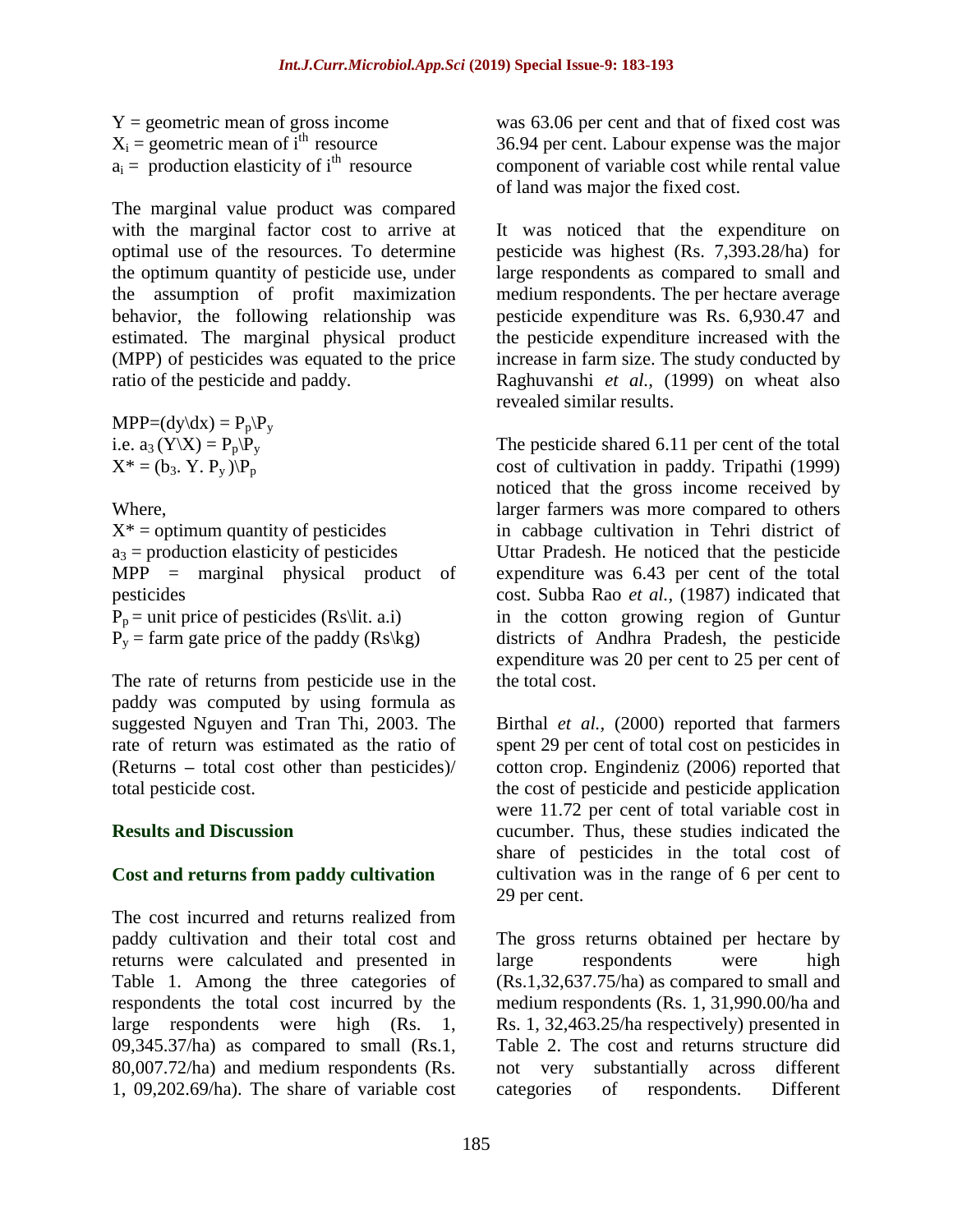categories of respondents were practicing almost similar cultivation methods and thus could be the reason for this.

The net returns per hectare obtained by small respondents were high (Rs. 23,982.28/ha) as compared to that of medium and large respondents (Rs. 23,260.56/ha and Rs. 23,292.38/ha respectively). It indicated that the net return realized was higher for small respondents as they spent slightly less on bullock labour compared to medium and large respondents.

#### **Cost and returns with reference to pesticide use**

The cost incurred and returns realized from pesticide use were calculated and presented in Table 3. Among the three categories of respondents the total cost incurred on pesticides by large respondents was the high cost (Rs.7,393.28/ha) as compared to small (Rs.6,715.07/ha) and medium respondents (Rs.6,855.55/ha). On an average the expenditure on pesticides for all famers worked out to Rs. 6,987.97 per hectare.

The rate of return from pesticide use was computed by using formula as suggested by the Nguyen and Tran Thi (2003). Table 3 revealed that the rate of return from pesticide use for large respondents was low compared to other respondents. This was because of the excessive and uneconomical pesticide use by these respondents as compared to small and medium respondents. The large respondents because of easy access to funds and in the anxiety to get better yields appeared to spend slightly more on PPC. The rate of return from pesticide use was the highest for small respondents (4.57).

## **Resource use efficiency in paddy**

The Cobb- Douglass production function was estimated to analyze relationship between

resource and productivity of paddy using survey data from sample respondents. The gross income in rupees realized from paddy output was taken as dependent variable while expenditure made on seed (Rs), fertilizers and manures (Rs), laboures (Rs) and pesticide (Rs) were taken as independent variables. The estimated of the production functions are presented in Table 4. The inputs included in model explained 92 per cent (small respondents), 88 per cent (medium respondents), 89 per cent (large respondents) and 86 per cent (all respondents) of variation in paddy output as revealed by the coefficient of multiple determinations  $(R^2)$ . The summation of regression coefficients indicated decreasing returns to scale *i.e.* for each incremental use of all inputs simultaneously respondents would get less than one unit of output for all categories of respondents.

The elasticity co-efficient of all respondents for pesticides and labour was 0.085 and 0.142 at the all respondents. This indicated that one per cent increase in expenditure on labour and pesticides would result in increasing the gross income by 0.142 and 0.085 per cent respectively. It was observed that the net income of sample respondents would increase with increased use of labour. The pesticides is considered as yield increasing input, by controlling insect pests the possibility of reducing the yield loss would increase and the gross income of the respondents would also increase.

The elasticity coefficients of all respondents for fertilizers (-0.092) and seeds (0.019) were negative suggesting that one per cent increase in expenditure on fertilizers and positive in seeds would result in decrease of gross income by 0.092 and increasing 0.019 per cent respectively. In study area respondents are in the habit of applying excess fertilizers. This would result in growth of plant as fleshy and greenly. This in turn attracts more insect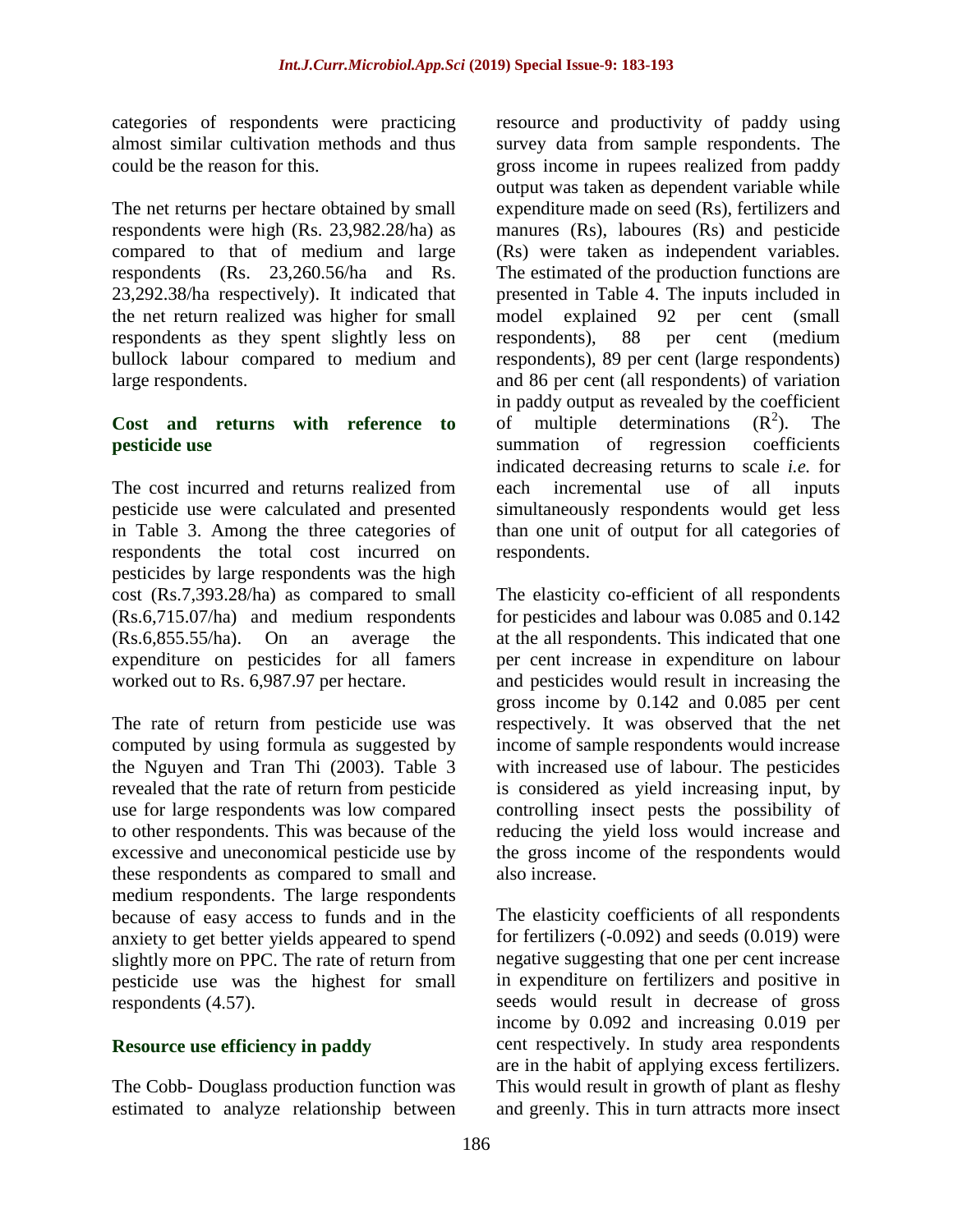and pests and leads to crop loss and finally reduces gross income.

The above results were in concurrence with the results obtained in the cotton respondents of Guntur district of Andhra Pradesh in a study by Eswaraprasad *et al.,* (1988) and Pandurangudu (1988) for the pesticides, fertilizer and manures and labour. The study conducted by Nagaraj *et al.,* (1994) in Tungabhadra command area also revealed similar result with respect to PPCs in cotton. However, Prabhu (1985) criticized the production function approach for estimating the marginal productivity and optimum quantity of pesticides use since the plant protection chemicals could not be compared with the yield increasing inputs such as fertilizers and manures which appeared to be lacuna of production function approach.

## **Marginal value product to marginal factor cost**

The production elasticity coefficients were used for the estimation of marginal value products of the resources. The Cobb-Douglas function coefficients and geometric mean level of inputs and outputs were used to estimate the marginal value products. The knowledge of the marginal returns of resources is useful because it indicates economic optimal level of resources to be used. The producers by comparing marginal value products with the marginal factor costs can decide optimal use of resources. Maximum efficiency of resources occurs when the ratio of marginal value product to marginal factor cost is one.

It was evident from Table 5 that the ratio of marginal value product and marginal factor cost were positive and more than unity for labour (2.85) small holdings (underutilized) and another three resources were negative i.e for seeds (-9.54), fertilizer (-5.84) and

pesticides (-1.05) all categories of respondents indicating that the resource was over utilized and there is no/less scope for getting higher returns by increasing the use of the resource.

In case of medium respondents fertilizer, pesticides and labour less utilized hence there is a more scope for utilized but vice versa in case of larger respondents all inputs i.e variable inputs like seeds (-5.16), fertilizers(- 8.23), pesticides (-0.01), labour(-0.05) therefore utilization of resources over utilized there was no scope for using these factors.

The ratio for fertilizer was negative implying that respondents could maximize their profit by using lesser quantities of fertilizers. In fact they are using more than recommended dose (874.5 kg/ha), where the recommended dose of fertilizers was 320 kg per hectare.

The above results were in conformity with results obtained by Eswarprasad *et al.,* (1988) and Pandurangadu (1988) for the fertilizers. Similar results were noticed for labour also. The marginal value productivity of labour was negative and the elasticity of production was less than zero. Thus the labour use was uneconomical in the study area.

In conclusion, the PPC cost appeared to increase with increase in size of holdings. Though the rate of return on pesticides was more than five in all the cases, it should not be based on inferred that the respondents should spent more on PPCs. The decision to spend on PPC must be economic threshold of pests infestation.

The respondents need be educated with respect to various issues of pesticides. The analysis of production elasticities indicate the extent of change in output for every per unit increase or decrease in the use of resources.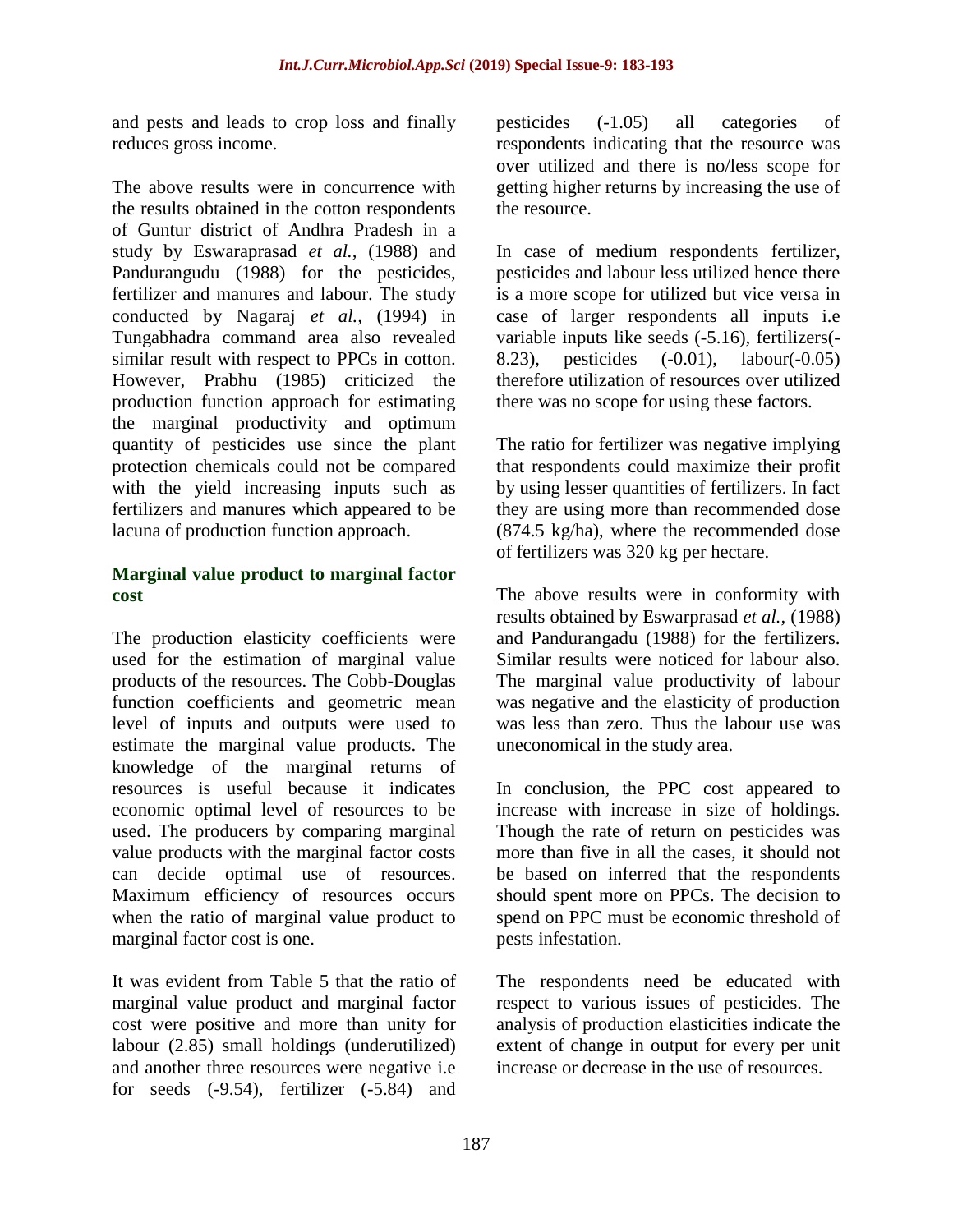|                         |                       | <b>Small</b><br><b>Medium</b> |                      |                   |                      | Large             | <b>ALL</b>           |                    |                      |                   |
|-------------------------|-----------------------|-------------------------------|----------------------|-------------------|----------------------|-------------------|----------------------|--------------------|----------------------|-------------------|
| Sl.No                   | <b>Particulars</b>    | Unit                          | Phy.<br><b>Units</b> | Value (Rs)        | Phy.<br><b>Units</b> | Value (Rs)        | Phy.<br><b>Units</b> | Value (Rs)         | Phy.<br><b>Units</b> | Value (Rs)        |
| $\mathbf{1}$            | <b>Hired labour</b>   | Man<br>days                   | 81.41                | 20739.20<br>19.20 | 90.45                | 23042.14<br>21.10 | 90.14                | 22963.165<br>21.00 | 86.61                | 22064.53<br>20.29 |
| $\overline{2}$          | <b>Bullock labour</b> | Pair<br>days                  | 1.13                 | 282.81<br>0.26    | 1.38                 | 343.75<br>0.31    | 1.64                 | 409.38<br>0.37     | 1.34                 | 334.66<br>0.31    |
| $\mathbf{3}$            | <b>Machine Labour</b> | Hr                            | 21.24                | 13020.00<br>12.05 | 21.26                | 13025<br>11.93    | 21.3                 | 13103.13<br>11.98  | 21.26                | 13042.30<br>11.99 |
| $\overline{\mathbf{4}}$ | <b>Cost of seed</b>   | <b>Kgs</b>                    | 62.38                | 1783.93<br>1.65   | 62.5                 | 1787.5<br>1.64    | 62.5                 | 1787.5<br>1.63     | 62.45                | 1786.01<br>1.64   |
| 5                       | <b>FYM</b>            | <b>Tones</b>                  | 4.27                 | 1707.50<br>1.58   | 4                    | 1600<br>1.47      | 3.58                 | 1432.5<br>1.31     | 4.01                 | 1603.18<br>1.47   |
| 6                       | <b>Fertilizer</b>     |                               | 570.00               | 17965.63          | 570.00               | 17965.63          | 570.00               | 17965.63           | 570.00               | 17965.63          |
| $\mathbf{i}$            | N                     | <b>Kg</b>                     | 292.5                | 7812.50<br>7.23   | 292.5                | 7812.50<br>7.15   | 292.5                | 7812.50<br>7.14    | 292.50               | 7812.50<br>7.18   |
| <b>Ii</b>               | ${\bf P}$             | Kg                            | 215.00               | 7562.50<br>7.00   | 215.00               | 7562.50<br>6.93   | 215.00               | 7562.50<br>6.92    | 215.00               | 7562.50<br>6.95   |
| iii                     | $\mathbf K$           | <b>Kg</b>                     | 37.50                | 1087.50<br>1.01   | 37.50                | 1087.50<br>1.00   | 37.50                | 1087.50<br>0.99    | 37.50                | 1087.50<br>1.00   |
| iv                      | Zn                    | Kg                            | 25.00                | 1503.13<br>1.39   | 25.00                | 1503.13<br>1.38   | 25.00                | 1503.13<br>1.37    | 25.00                | 1503.13<br>1.38   |
| $\overline{7}$          | <b>PPC's</b>          |                               | 7.88                 | 6715.08           | 8.04                 | 6855.55           | 8.67                 | 7393.28            | 8.13                 | 6930.47           |
| $\mathbf I$             | <b>Dust</b>           | Kg                            | 2.56                 | 1982.56<br>1.84   | 2.55                 | 1972.88<br>1.81   | 2.76                 | 2132.46<br>1.95    | 2.61                 | 2016.48<br>1.85   |
| <b>ii</b>               | Liquid                | Lit                           | 5.32                 | 4732.52<br>4.38   | 5.49                 | 4882.67<br>4.47   | 5.91                 | 5260.82<br>4.81    | 5.52                 | 4913.99<br>4.52   |

**Table.1** Cost of paddy cultivation in different farm groups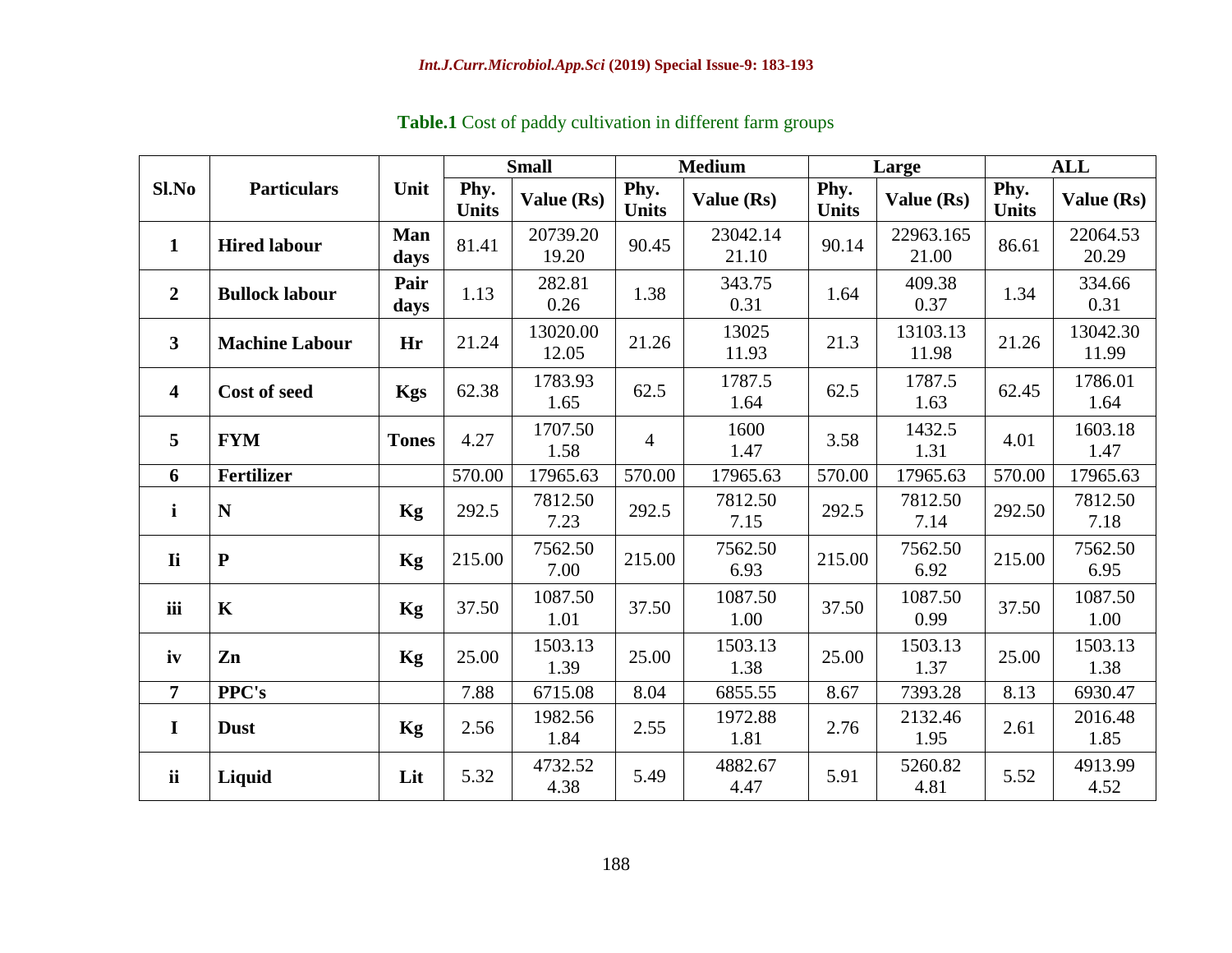| 8                                 | <b>Irrigation charges</b>             |                    |                     | 237.00<br>0.22     |                     | 237.00<br>0.22     |                     | 237.00<br>0.22     |                     | 237.00<br>0.22    |
|-----------------------------------|---------------------------------------|--------------------|---------------------|--------------------|---------------------|--------------------|---------------------|--------------------|---------------------|-------------------|
| $\boldsymbol{9}$                  | Int on working<br>capital             |                    |                     | 4074.15<br>3.77    |                     | 4131.86<br>3.78    |                     | 4074.65<br>3.73    |                     | 4093.67<br>3.76   |
| <b>10</b>                         | Depi charges                          |                    |                     | 650.00<br>0.60     |                     | 1087.50<br>1.00    |                     | 2225<br>2.03       |                     | 1187.60<br>1.09   |
| 11                                | <b>Land Revenue and</b><br><b>Tax</b> |                    |                     | 62.00<br>0.06      |                     | 62.00<br>0.06      |                     | 62.00<br>0.06      |                     | 62.00<br>0.06     |
|                                   | $Cost A1$ (item no. 1 to 11)          |                    |                     | 67237.30<br>62.25  |                     | 70137.93<br>64.23  |                     | 71653.24<br>65.53  |                     | 69307.07<br>63.74 |
| 12                                | Rent paid for<br>leased land          |                    |                     | 32343.75           |                     | 32343.75           |                     | 32343.75           |                     | 32343.75          |
| Cost A2 (item no. 1 to $12$ )     |                                       | 99581.05           |                     | 102481.68          |                     | 103996.99          |                     | 101650.82          |                     |                   |
| 13                                | <b>Int on Fixed</b><br>capital        |                    |                     | 2975.02<br>2.75    |                     | 3014.39<br>2.76    |                     | 3116.77<br>2.85    |                     | 3023.40<br>2.78   |
| 14                                | <b>Rental value of</b><br>own land    |                    |                     | 32343.75<br>29.95  |                     | 32343.75<br>29.62  |                     | 32343.75<br>29.58  |                     | 32343.75<br>29.74 |
| Cost B $(Cost A1+13+14)$          |                                       | 102556.07<br>94.95 |                     | 105496.08<br>96.61 |                     | 107113.76<br>97.96 |                     | 104674.22<br>96.26 |                     |                   |
| 15                                | <b>Family labour</b>                  | <b>Man</b><br>days | 21.40               | 5451.65<br>5.05    | 14.55               | 3706.61<br>3.39    | 8.76                | 2231.61<br>2.04    | 15.96               | 4066.74<br>3.74   |
| $Cost C (Cost B+15) / Total cost$ |                                       |                    | 108007.72<br>100.00 |                    | 109202.69<br>100.00 |                    | 109345.37<br>100.00 |                    | 108740.97<br>100.00 |                   |

Note: Figures in parenthesis are percentages to the total cost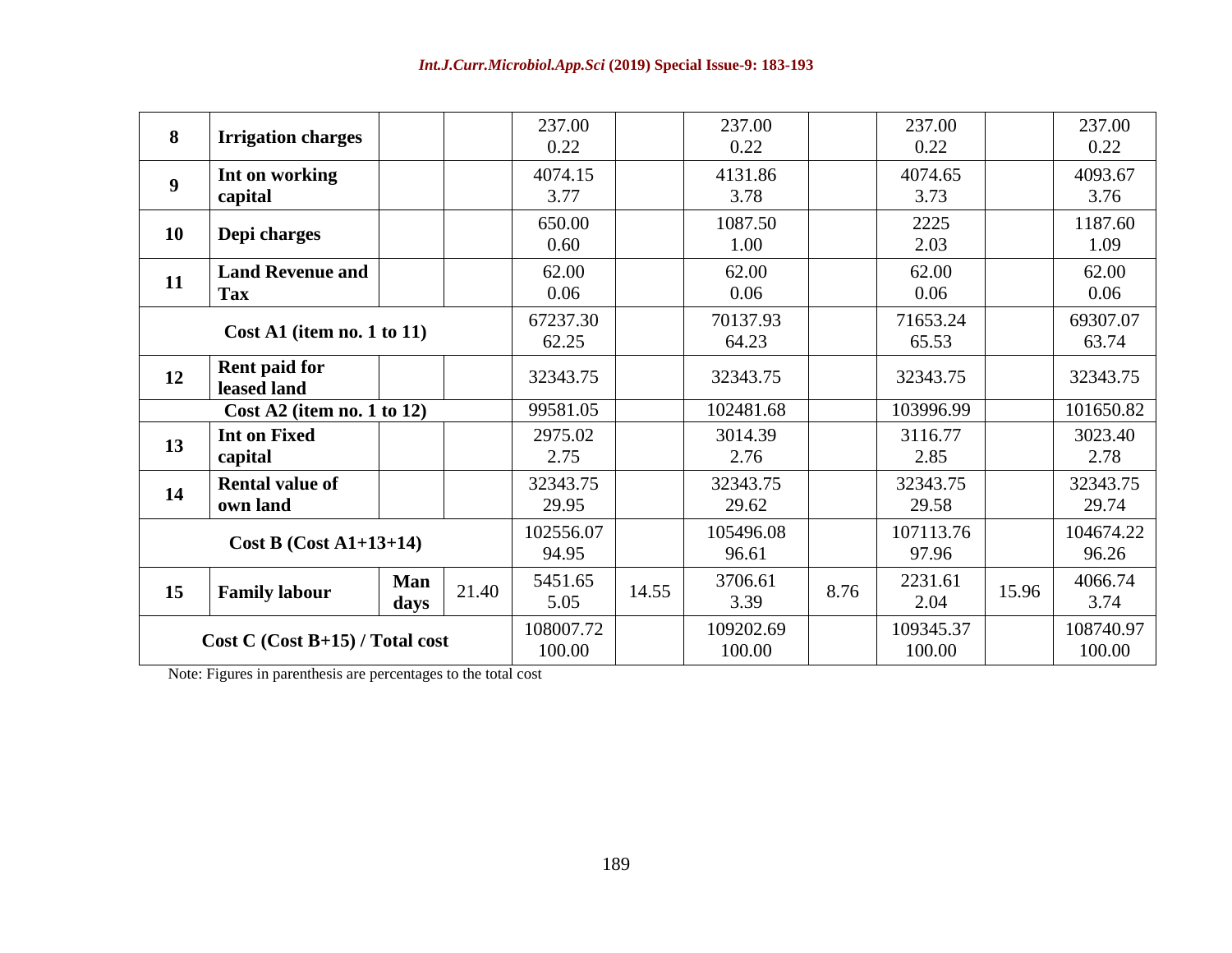| Sl.No                   | Particulars                                                         | Small     | Medium    | Large     | <b>ALL</b> |  |  |  |  |
|-------------------------|---------------------------------------------------------------------|-----------|-----------|-----------|------------|--|--|--|--|
| $\mathbf{1}$            | <b>Yield of Paddy in quintal</b>                                    |           |           |           |            |  |  |  |  |
| $\mathbf I$             | Main product in quintal                                             | 74.40     | 74.87     | 74.79     | 74.65      |  |  |  |  |
| <b>Ii</b>               | By product in quintal                                               | 73.00     | 66.25     | 72.50     | 70.61      |  |  |  |  |
| $\overline{2}$          | Price per quintal                                                   |           |           |           |            |  |  |  |  |
| $\mathbf I$             | Price per quintal of main<br>product                                | 1725.00   | 1725.00   | 1725.00   | 1725.00    |  |  |  |  |
| $\overline{\mathbf{h}}$ | Price per quintal of by product                                     | 50.00     | 50.00     | 50.00     | 50.00      |  |  |  |  |
| $\overline{\mathbf{3}}$ | <b>Gross Return of Paddy</b>                                        |           |           |           |            |  |  |  |  |
| $\mathbf I$             | <b>Value of Main product in Rs</b>                                  | 128340.00 | 129150.75 | 129012.75 | 128779.25  |  |  |  |  |
| $\mathbf{I}$ i          | Value of By product in Rs                                           | 3650.00   | 3312.50   | 3625.00   | 3530.40    |  |  |  |  |
| <b>Iii</b>              | Gross income in Rs (Income of<br>main products $+$ by products      | 131990.00 | 132463.25 | 132637.75 | 132309.65  |  |  |  |  |
| $\overline{\mathbf{4}}$ | Measure of cost concepts (value in Rs)                              |           |           |           |            |  |  |  |  |
| $\mathbf I$             | $Cost A_1$                                                          | 67237.30  | 70137.93  | 71653.24  | 69307.066  |  |  |  |  |
| $\overline{\mathbf{h}}$ | Cost A <sub>2</sub>                                                 | 99581.05  | 102481.68 | 103996.99 | 101650.82  |  |  |  |  |
| <b>Iii</b>              | <b>Cost B</b>                                                       | 102556.07 | 105496.08 | 107113.76 | 104674.22  |  |  |  |  |
| Iv                      | Cost C                                                              | 108007.72 | 109202.69 | 109345.37 | 108740.97  |  |  |  |  |
| 6                       | Measure of farm profitability (value in Rs)                         |           |           |           |            |  |  |  |  |
| $\mathbf I$             | <b>Gross Income</b>                                                 | 131990.00 | 132463.25 | 132637.75 | 132309.65  |  |  |  |  |
| $\overline{\mathbf{h}}$ | <b>Farm Business Income (Gross)</b><br>income - $Cost A2$ )         | 32408.95  | 29981.57  | 28640.76  | 30658.84   |  |  |  |  |
| <b>Iii</b>              | Net Income (Gross income -<br>Cost C                                | 23982.28  | 23260.56  | 23292.38  | 23568.69   |  |  |  |  |
|                         | Farm Investment Income (Net                                         |           |           |           |            |  |  |  |  |
| Iv                      | income + Rental value of own<br>$Land + Interest on fixed capital)$ | 59301.05  | 58618.70  | 58752.90  | 58935.84   |  |  |  |  |
| V                       | <b>Family Labour Income (Gross)</b><br>income - Cost B)             | 29433.93  | 26967.17  | 25523.99  | 27635.44   |  |  |  |  |
| Vi                      | <b>Cost Benefit Ratio (Gross)</b><br>Income / Cost C)               | 1.222     | 1.213     | 1.213     | 1.217      |  |  |  |  |

**Table.2** Per hectare wise major of cost concept, yield and farm profitability of paddy in different size farm groups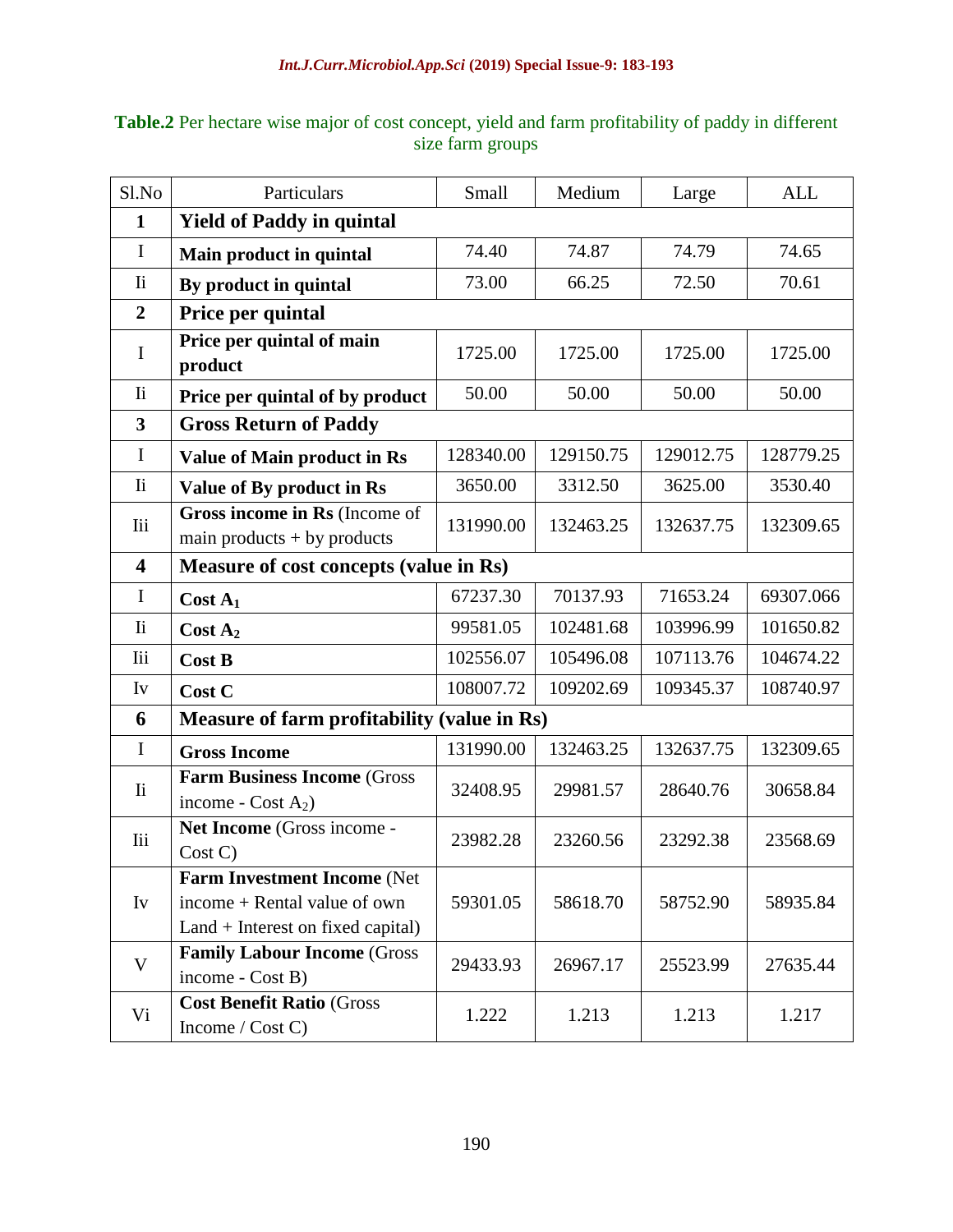#### *Int.J.Curr.Microbiol.App.Sci* **(2019) Special Issue-9: 183-193**

| <b>Respondents</b> | Cost (Rs) | <b>Rate of Return (Rs)</b> |  |  |
|--------------------|-----------|----------------------------|--|--|
| Small $(n=52)$     | 6715.07   | 4.57                       |  |  |
| Medium $(n=42)$    | 6855.55   | 4.39                       |  |  |
| Large $(n=31)$     | 7393.28   | 4.15                       |  |  |
| All $(n=125)$      | 6930.47   | 4.37                       |  |  |

# **Table.3** Cost and returns with reference to pesticide use

**Note**: Rate of return to pesticides = (Return - all costs other than pesticides)/total pesticide cost (Nguyen and Tran Thi, 2003)

| SI.<br>No.     | <b>Explanatory variable</b>       | <b>Small</b><br>$(n=52)$ | <b>Medium</b><br>$(n=42)$ | Large<br>$(n=31)$ | <b>All</b><br>$(n=125)$ |
|----------------|-----------------------------------|--------------------------|---------------------------|-------------------|-------------------------|
|                | Intercept                         | 13.095*                  | 0.594                     | 20.889**          | 9.876**                 |
|                |                                   | (17.240)                 | (5.463)                   | (2.564)           | (1.488)                 |
| $\mathbf{1}$   | Expenditure on Seeds (Rs)         | $-0.129*$                | $-0.217**$                | $-0.069*$         | 0.019                   |
|                |                                   | (0.119)                  | (0.118)                   | (0.064)           | (0.060)                 |
| $\overline{2}$ | <b>Expenditure on Fertilizers</b> | $-0.794$                 | $1.013**$                 | $-1.111**$        | $-0.092$                |
|                | (Rs)                              | (2.037)                  | (0.581)                   | (0.300)           | (0.153)                 |
| $\overline{3}$ | Expenditure on Pesticide (Rs)     | $-0.053*$                | 0.025                     | $-0.001$          | $0.085**$               |
|                |                                   | (0.055)                  | (0.112)                   | (0.043)           | (0.013)                 |
| $\overline{4}$ | Expenditure on Labour (Rs)        | $0.564**$                | $-0.103*$                 | $-0.010$          | $0.142**$               |
|                |                                   | (0.243)                  | (0.118)                   | (0.059)           | (0.035)                 |
|                | $R^2$                             | 0.92                     | 0.88                      | 0.89              | 0.86                    |
|                | Adjusted $R^2$                    | 0.88                     | 0.84                      | 0.84              | 0.80                    |
|                | 'F' value                         | 75.69                    | 53.48                     | 20.77             | 104.34                  |
|                | $\sum$ bi                         | $-0.270$                 | 1.096                     | $-1.107$          | 0.084                   |

# **Table.4** Resource use efficiency for paddy production

**Note:** Figures in parentheses are standard errors

\*denotes significance at 5%

\*\* denotes significance at 1%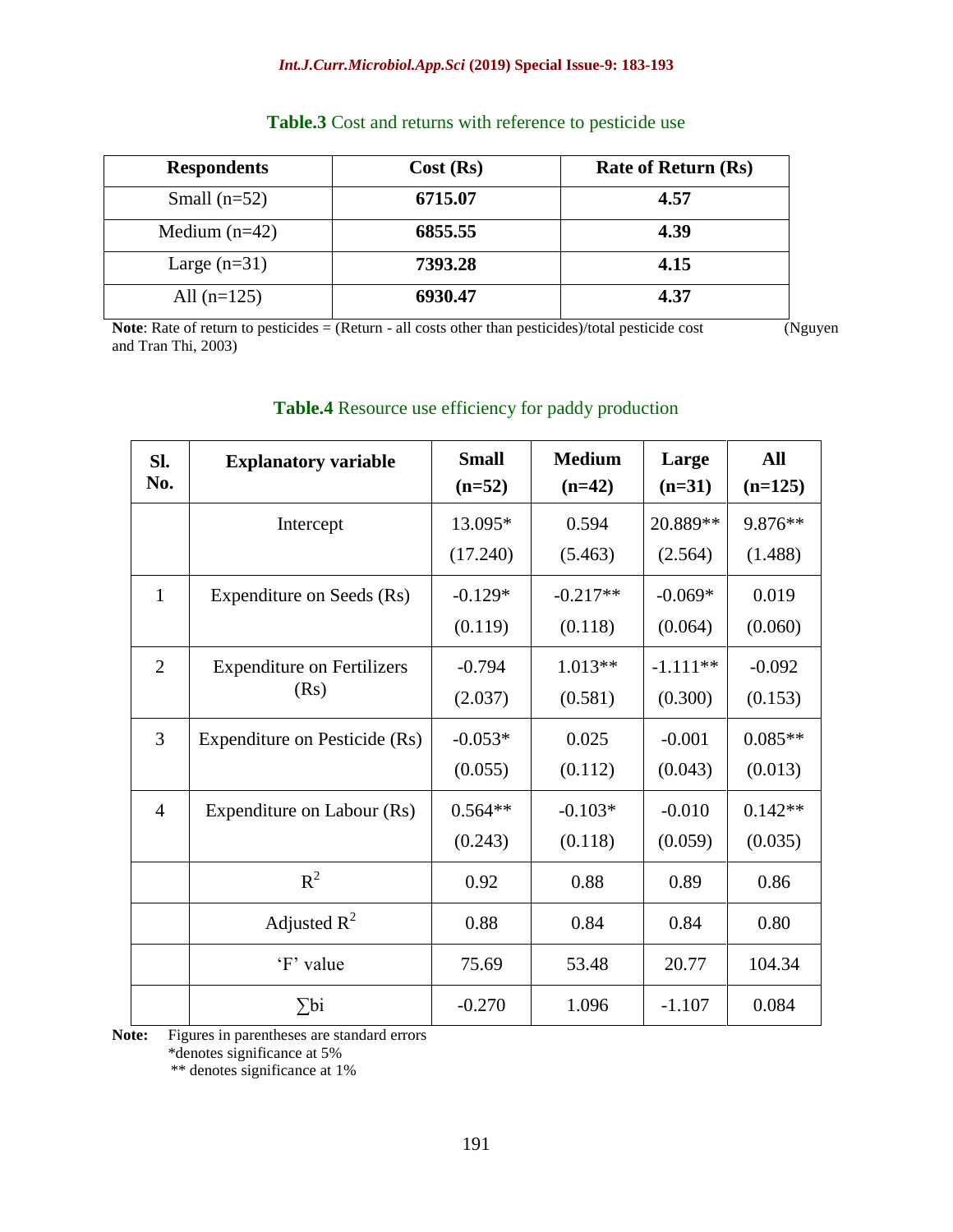|         |                  | <b>Respondents</b> |                |                |                |  |  |  |
|---------|------------------|--------------------|----------------|----------------|----------------|--|--|--|
| Sl. No. | <b>Resources</b> | <b>Small</b>       | <b>Medium</b>  | Large          | All            |  |  |  |
|         |                  | <b>MPV/MFC</b>     | <b>MPV/MFC</b> | <b>MPV/MFC</b> | <b>MPV/MFC</b> |  |  |  |
|         | Seeds (Rs)       | $-9.54$            | $-16.13$       | $-5.16$        | 1.37           |  |  |  |
|         | Fertilizer       | $-5.84$            | 7.50           | $-8.23$        | $-1.03$        |  |  |  |
|         | Pesticides (Rs)  | $-1.05$            | 0.49           | $-0.01$        | 0.16           |  |  |  |
|         | Labour (Rs)      | 2.85               | 0.50           | $-0.05$        | 0.71           |  |  |  |

**Table.5** Ratio of marginal value product to the marginal factor cost in paddy production

The scope for re-organization of the resources was also indicated by the production elasticities.

In case of all respondents the ratio of marginal value product to the marginal factor cost was more than one for seeds. This implied that further increased use of this resource would bring higher returns. The scope for enhancing profit by increased use of seeds was evident from the analysis. The ratio was found to be less than one for plant protection chemicals, labour and fertilizers revealing that these resources were used more than optimally. The respondents in the study area were found to use PPC more than optimality level. This supported the hypothesis that the respondents in the study area using the pesticides indiscriminately which needs immediate attention by technocrats to avoid possible wastage of resources and reduce the environmental damage by excessive pesticide use.

## **References**

- Agri Business Export Knowledge Center, UAS Dharwad, 2012-2013.
- Anonymous, 2013,
- www.Indiastat.com/Agriculture.
- Anonymous, 2014, www Indiastat.com/Agriculture.
- Atwal, S. S., 1986, Future of pesticides in plant protection in G. S. Venkataraman (Ed) 1986, plant

protection in the year 2000 AD. Indian National Sci. Acad., New Delhi.

- Birthal Pratap S., Sharma, D. P. and Santhkumar, 2000, Economics of integrated pest management: evidence and issues. Indian J. Agric. Econ., 55: 10-15.
- Commodity Profile for Rice December 2014.
- Dhaliwal, G. S. and Arora, R., 1996, Principle of insect pest management. Common Wealth Publishers, New Delhi.
- Directorate of Economics and statistics (DES) Bangalore.
- District Statistical Office (DSO) Raichur.
- Engindeniz, S. and Engindeniz, D. Y., 2006, Economic analysis of pesticide use on greenhouse cucumber growing: a case study for Turkey. J. Plant Diseases Protect., 113 (5): 193-198.
- Eswaraprasad, Y., Srirama Murthy, C., Satynarayana, G., Chennorayadut, K. V. and Llitha Achoth, 1988, An econometric analysis of cotton production in Guntur district of Andra Pradesh. Margin, 21 (1): 79-86.
- Kumarasamy, S., 2008, Crop loss due to pest attack pegged at Rs.1.40 lakh crores. 33 (4):73-74.
- Nagaraju, T., Khan, H. S. S. and Vijaykumar, H. S., 1994, Resource use efficiency in hybrid cotton in different locations in the Tungabadra command area. Agric. Econ. Rev., 7 (1): 56-62.
- Nguyen Huu Dung and Tran Thi Thanh